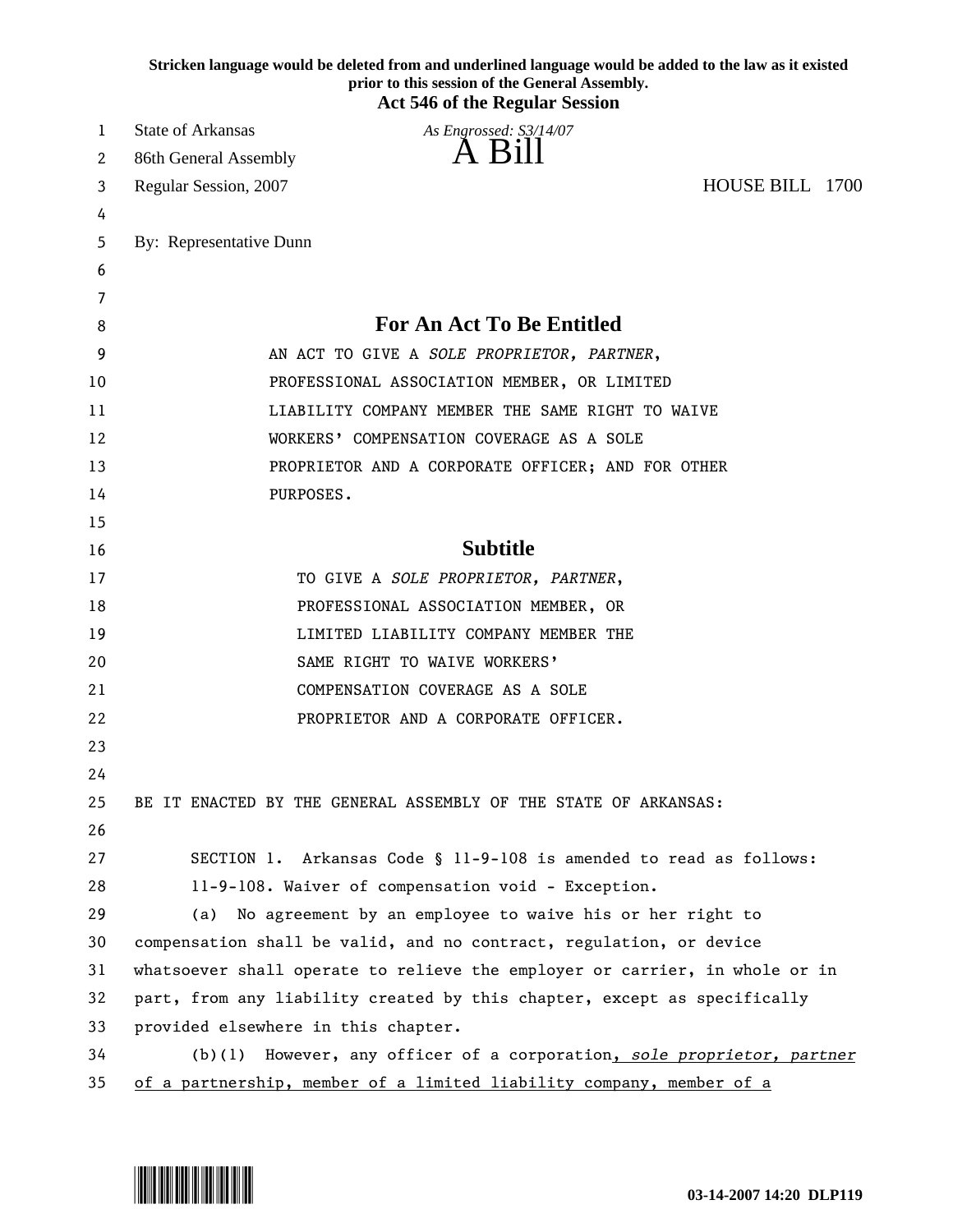## **As Engrossed: S3/14/07 HB1700**

1 professional association, or self-employed employer who is not a 2 subcontractor and who owns and operates his or her own business may by 3 agreement or contract exclude himself or herself from coverage or waive his 4 or her right to coverage or compensation under this chapter. 5 (2) If the exclusion from coverage of the officer of a 6 corporation, *sole proprietor, partner* of a partnership, member of a limited 7 liability company member of a professional association, or self-employed 8 employer reduces the number of employees of the business to less fewer than 9 three (3), the employer shall nevertheless continue to provide workers' 10 compensation coverage for the employees. 11 12 SECTION 2. Arkansas Code § 11-9-102(9), concerning the workers' 13 compensation definition of "employee", is amended to read as follows: 14 (9)(A) "Employee" means any person, including a minor, whether 15 lawfully or unlawfully employed in the service of an employer under any 16 contract of hire or apprenticeship, written or oral, expressed or implied, 17 but excluding one whose employment is casual and not in the course of the 18 trade, business, profession, or occupation of his or her employer and 19 excluding one who is required to perform work for a municipality or county or 20 the state or federal government upon having been convicted of a criminal 21 offense or while incarcerated. 22 (B) The term "employee" shall also include a sole 23 proprietor, partner, or member who devotes full time to the proprietorship, 24 partnership, or limited liability company. However, any sole proprietor, 25 partner of a partnership, or member of a limited liability company who 26 desires not to be included in the definition of "employee" may file for and 27 receive a certification of noncoverage under this chapter from the 28 commission. 29  $\leftarrow$   $\leftarrow$   $\leftarrow$  (B) The term "employee" shall not include any 30 individual who is both a licensee as defined in § 17-42-103(10) and a 31 qualified real estate agent as that term is defined in § 3508(b)(1) of the 32 Internal Revenue Code of 1986, including all regulations thereunder. 33 (D)(C) Any individual holding from the commission a 34 current certification of noncoverage under this chapter shall be conclusively 35 presumed not to be an employee for purposes of this chapter or otherwise 36 during the term of his or her certification or any renewals thereof or until

2 03-14-2007 14:20 DLP119